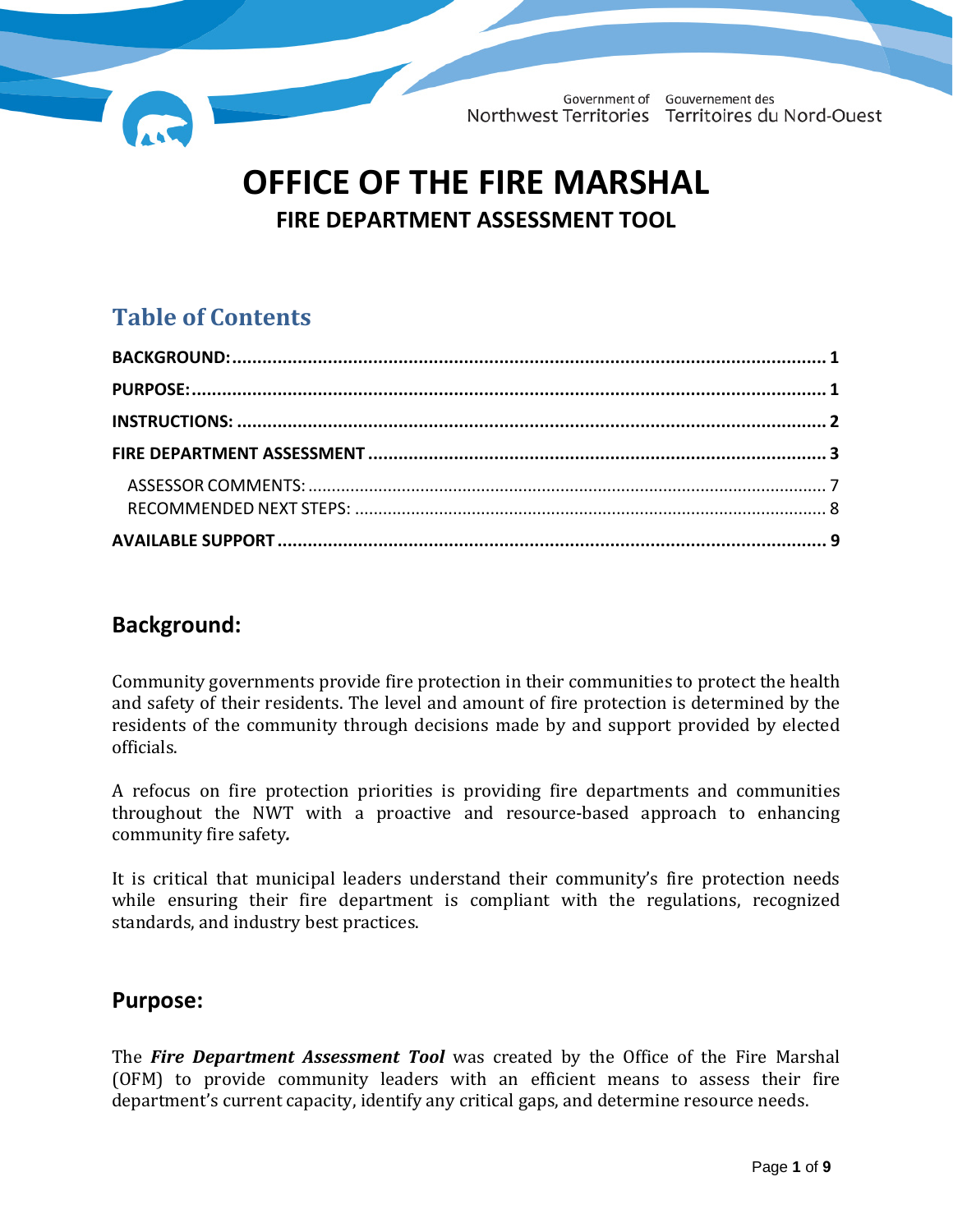

Assessment items in this tool are directly linked to key performance indicators in [MACA's](http://www.maca.gov.nt.ca/accountability-framework-for-community-governments/) *Accountability Framework [for Community Governments](http://www.maca.gov.nt.ca/accountability-framework-for-community-governments/)*. It is recommended that this assessment tool be used by communities to maintain a regular system of inspection and evaluation of the fire service.

Information gathered from the assessment will help communities develop an action plan towards a sustainable and desired level of service (LOS). MACA's *[Community Fire](http://www.maca.gov.nt.ca/office-of-the-fire-marshal/community-fire-protection-plan/community-fire-protection-matrix/)  [Protection Matrix](http://www.maca.gov.nt.ca/office-of-the-fire-marshal/community-fire-protection-plan/community-fire-protection-matrix/)* provides a general overview of the fire protection LOS available to communities.

#### <span id="page-1-0"></span>**Instructions:**

- 1. The following **assessment checklist, comments,** and **recommended next steps** should be completed by the Fire Chief, reviewed by the Senior Administrative Officer (SAO), and validated by the Regional Assistant Fire Marshal;
- 2. Upon completion, **a detailed action plan** (see note 1 below) should be developed to remedy each item on the checklist marked as "No" or "Needs Improvement";
- 3. Lastly, the results of the assessment and detailed action plan should be **clearly communicated to the community government.**

**Note 1):** MACA's Regional Assistant Fire Marshals are available to assist with completing the assessment, addressing any critical safety gaps, and developing an action plan towards meeting your community's fire protection goals.

Should any serious gaps be identified in the fire department assessment **that negatively impact safety**, it is critical that a formal letter be sent to council outlining the concerns and necessity for mitigation measures (with support and guidance provided by MACA). Actions of the fire department should be limited to commensurate with the current level of training, staffing and equipment available.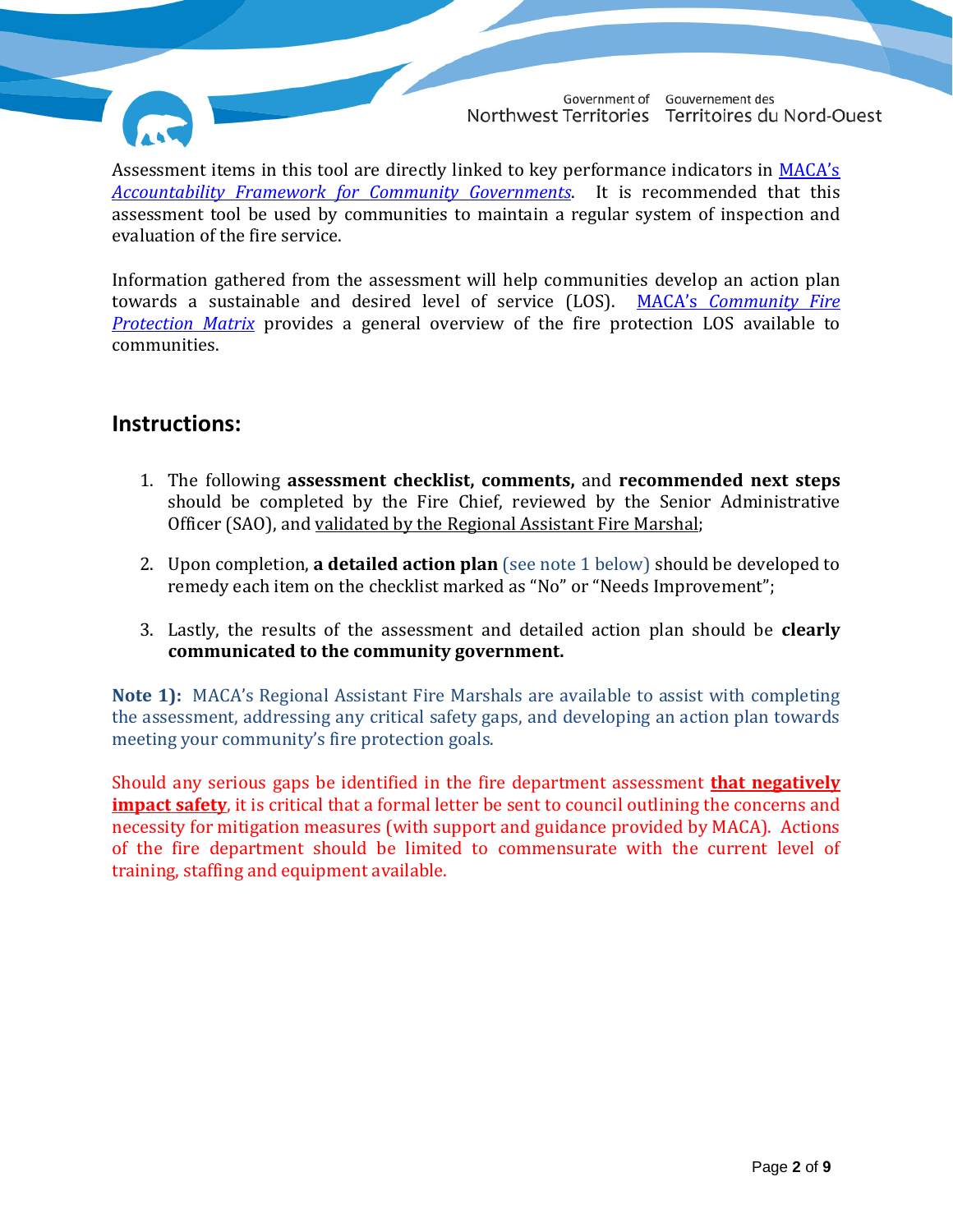

### **FIRE DEPARTMENT ASSESSMENT**

**Reset Form**

<span id="page-2-0"></span>

| ASSESSMENT ITEM <sup>1</sup> |                                                                                                                                                                                                                  | <b>CRITERION</b>                                                                                                                                                               |  |  | $Nl^2$ |
|------------------------------|------------------------------------------------------------------------------------------------------------------------------------------------------------------------------------------------------------------|--------------------------------------------------------------------------------------------------------------------------------------------------------------------------------|--|--|--------|
|                              | 1. Bylaw $/$<br><b>Band Council</b><br><b>Resolution</b>                                                                                                                                                         | Has the fire department been established by a Bylaw or Band<br><b>Council Resolution?</b>                                                                                      |  |  |        |
|                              | 2. Level of Service                                                                                                                                                                                              | Has a Level of Service (LOS) been prescribed which defines the<br>response activities that the fire department is authorized to carry<br>out?                                  |  |  |        |
| 3.                           | Is there a budget in place and is it sufficient to support the current<br><b>Budget</b><br>LOS?                                                                                                                  |                                                                                                                                                                                |  |  |        |
|                              | 4. Staffing                                                                                                                                                                                                      | Does the fire department have sufficient personnel to operate safely<br>and effectively for the LOS being provided (e.g. minimum of 6 fully<br>trained staff for a basic LOS)? |  |  |        |
|                              | 5. Fire Chief<br>Appointment                                                                                                                                                                                     | Has the community government appointed a fire chief, and are the<br>roles and responsibilities of the position clearly defined?                                                |  |  |        |
|                              | Has the fire chief assigned key positions and responsibilities to help<br>6. Fire Department<br>manage fire service operations (e.g. deputy fire chiefs, fire officers,<br>Organization<br>admin support, etc.)? |                                                                                                                                                                                |  |  |        |
|                              | 7. Selection of<br><b>Apparatus and</b><br>Equipment*                                                                                                                                                            | Does the fire department have suitable equipment & apparatus for<br>the current LOS provided?                                                                                  |  |  |        |
|                              | ❖ General<br><b>Standards for</b><br><b>Vehicles and</b><br>Equipment                                                                                                                                            | • vehicles and equipment are to be designed, constructed,<br>operated, maintained, and inspected so as to protect adequately<br>the health and safety of firefighters          |  |  |        |

<span id="page-2-1"></span> $1/2$  Assessment items listed by order of Priority (as recommended by the OFM)

 $2$  NI: Needs Improvement (see Assessor Comments section on page 5)

<span id="page-2-2"></span><sup>\*</sup> Mandatory requirements under Part 32. of the WSCC Safety Act and OH&S Regulations (Additional Protection for Firefighters)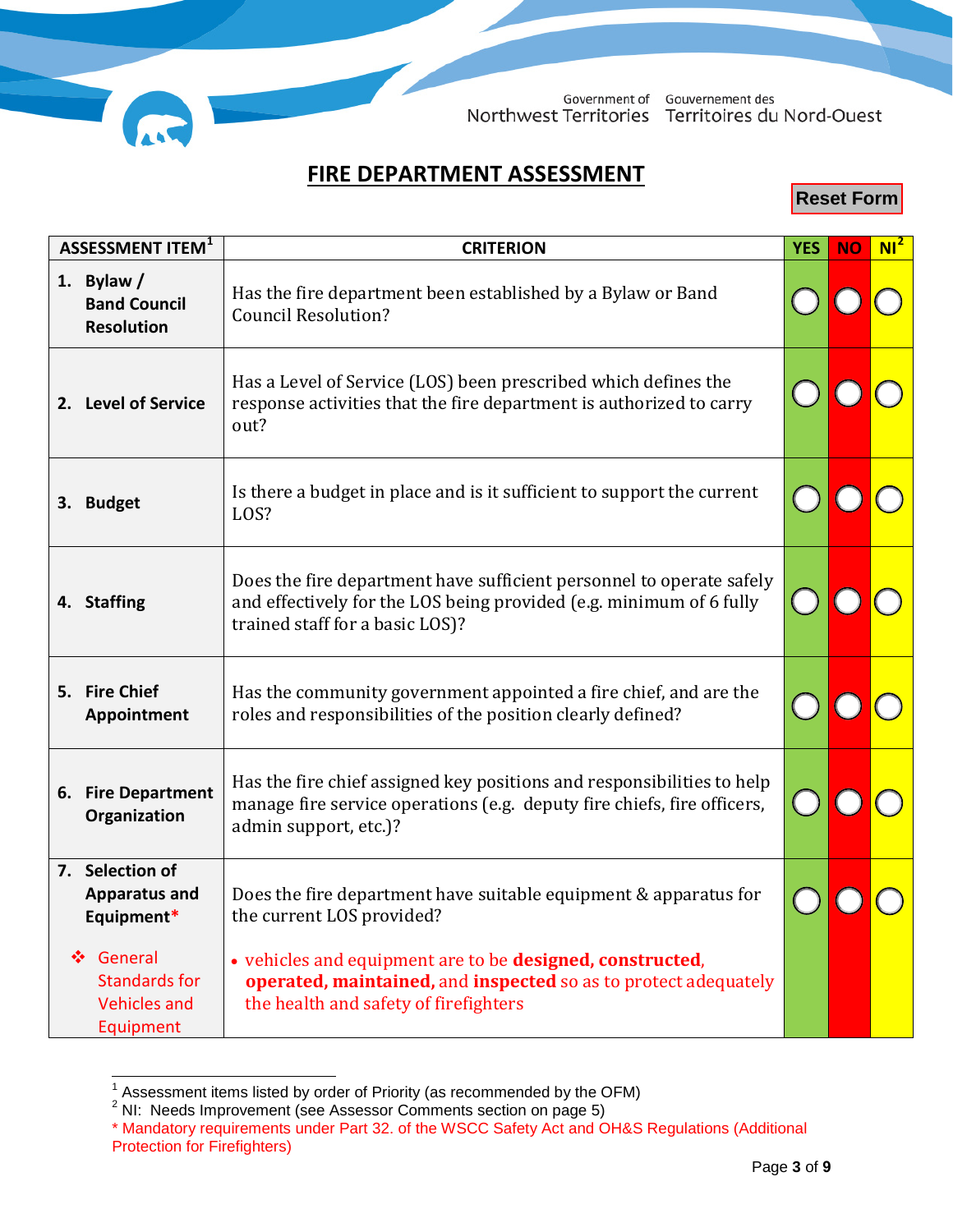

| ASSESSMENT ITEM <sup>1</sup>                                        |                                                                                                                                                                                                                                                                                                                                       | <b>CRITERION</b>                                                                                                                                                                                                                                                                                                                                                                       | <b>YES</b> | <b>NO</b> | $Nl^2$ |
|---------------------------------------------------------------------|---------------------------------------------------------------------------------------------------------------------------------------------------------------------------------------------------------------------------------------------------------------------------------------------------------------------------------------|----------------------------------------------------------------------------------------------------------------------------------------------------------------------------------------------------------------------------------------------------------------------------------------------------------------------------------------------------------------------------------------|------------|-----------|--------|
| 8. Personal                                                         | Do all members have appropriate and adequate personal protective<br>equipment (PPE)?<br><b>Protective</b><br>Equipment*<br>• employer shall provide PPE to a firefighter who engages in or is<br>exposed to hazards of emergency operations, and ensure that is<br>appropriate and adequate to the risk to which the firefighter will |                                                                                                                                                                                                                                                                                                                                                                                        |            |           |        |
| <b>Personal Alert</b><br>❖<br><b>Safety System</b><br>(PASS device) |                                                                                                                                                                                                                                                                                                                                       | be exposed<br>• employer shall provide a <b>PASS device</b> (where applicable – i.e.<br>advance/professional level of service) to each firefighter who is<br>permitted to enter a structure, and ensure that the firefighter uses<br>the device<br>$\triangleright$ PASS device shall be tested monthly, before each use, and<br>according to manufacturer's specifications            |            |           |        |
| Safety Ropes,<br>❖<br><b>Harnesses and</b><br><b>Hardware</b>       |                                                                                                                                                                                                                                                                                                                                       | • employer shall provide safety ropes, harnesses and hardware<br>(where applicable - i.e. advance/professional level of service) that<br>are appropriate and adequate to the risk to which the firefighter<br>will be exposed                                                                                                                                                          |            |           |        |
| 9. Standard<br><b>Operating</b><br>Procedures*                      |                                                                                                                                                                                                                                                                                                                                       | Has the fire department developed and implemented Standard<br>Operating Procedures (SOPs), and have all members received SOP<br>training for the response functions they perform?                                                                                                                                                                                                      |            |           |        |
| <b>Plan for</b><br>豪<br><b>Response to</b><br>Emergency<br>Incident |                                                                                                                                                                                                                                                                                                                                       | • a written plan shall be developed that establishes procedures to<br>be followed by firefighters in response to an emergency incident,<br>this includes: response functions/expectations, number and types<br>of vehicles and firefighters for each type of incident, description of<br>typical emergency operations, incident management system,<br>personnel accountability system. |            |           |        |
| Securing of<br>❖<br><b>Equipment in</b><br><b>Vehicles</b>          |                                                                                                                                                                                                                                                                                                                                       | • equipment and PPE in the seating area of a firefighting vehicle<br>must be secured;                                                                                                                                                                                                                                                                                                  |            |           |        |
| Transportation<br>❖<br>of Firefighters                              |                                                                                                                                                                                                                                                                                                                                       | • firefighters must wear seatbelts and have alternative means of<br>transportation if not enough seats available                                                                                                                                                                                                                                                                       |            |           |        |
| Interior<br>❖<br><b>Structural</b><br>Firefighting                  |                                                                                                                                                                                                                                                                                                                                       | <b>Backup Team:</b> (advanced/professional level of service)<br>• if firefighters are required or permitted to engage in interior<br>structural firefighting, an employer shall ensure that:                                                                                                                                                                                           |            |           |        |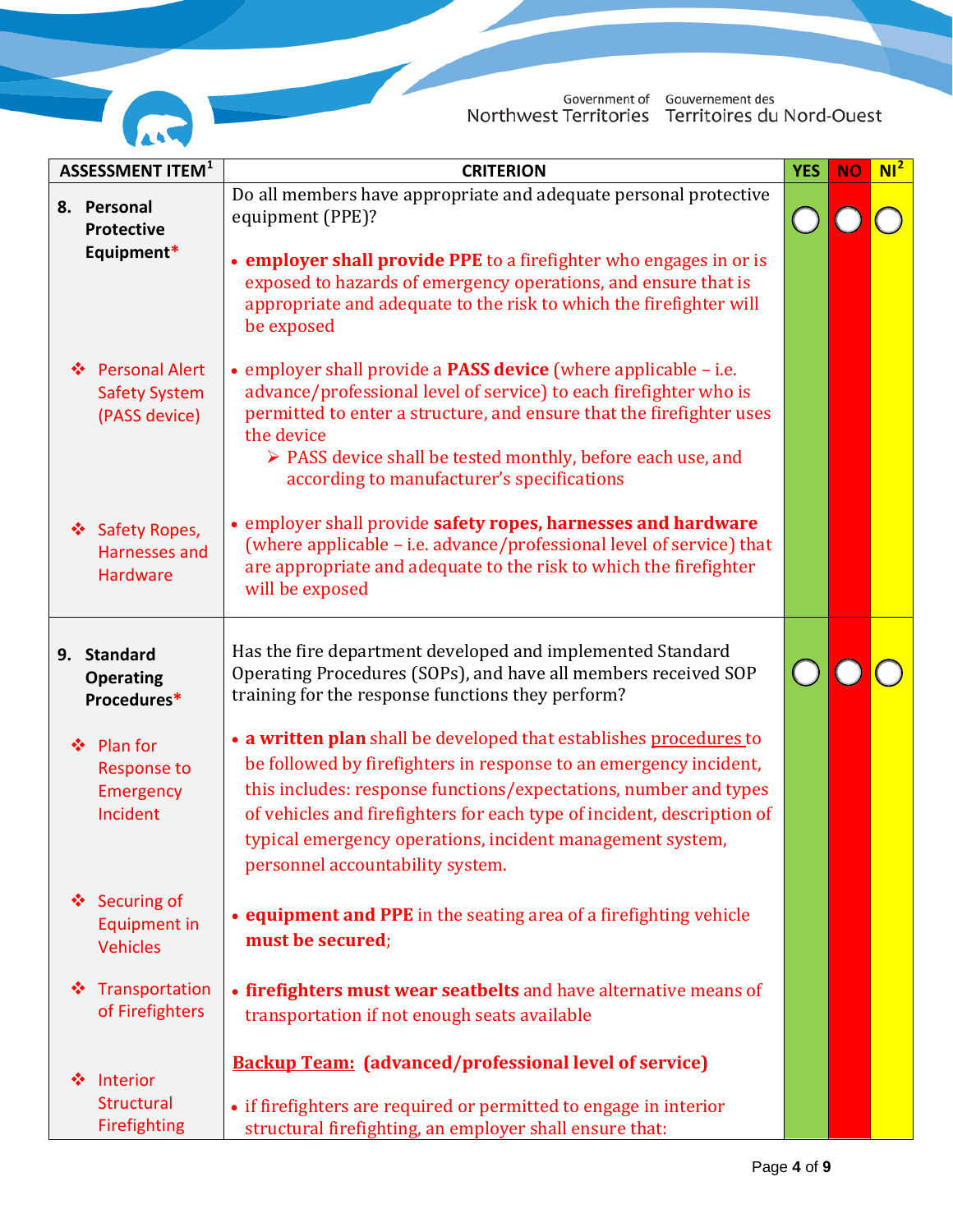

| <b>ASSESSMENT ITEM<sup>1</sup></b>                                                                                                                                                       | <b>CRITERION</b>                                                                                                                                                                                                                                                                                                                                                                                                                                                                                                                                                                                                                                                                                                                                     |  |  | $Nl^2$ |
|------------------------------------------------------------------------------------------------------------------------------------------------------------------------------------------|------------------------------------------------------------------------------------------------------------------------------------------------------------------------------------------------------------------------------------------------------------------------------------------------------------------------------------------------------------------------------------------------------------------------------------------------------------------------------------------------------------------------------------------------------------------------------------------------------------------------------------------------------------------------------------------------------------------------------------------------------|--|--|--------|
|                                                                                                                                                                                          | (a) the firefighters work in teams; and<br>(b) a suitably equipped rescue team is readily available outside<br>the structure to rescue any endangered firefighter should a<br>firefighter's SCBA fail or the firefighter becomes incapacitated<br>for any other reason                                                                                                                                                                                                                                                                                                                                                                                                                                                                               |  |  |        |
| 10. Preventative<br><b>Maintenance</b><br>Program*<br>Inspection of<br>❖<br>Firefighting<br><b>Vehicles and</b><br>Equipment<br><b>Repair of</b><br>❖<br>Firefighting<br><b>Vehicles</b> | Is the fire department's equipment & apparatus adequately<br>maintained through a preventative maintenance program?<br>• all firefighting vehicles and equipment are to be inspected by a<br>competent person for defects and unsafe condition as often as<br>is necessary.<br>• where a defect or unsafe condition is identified, steps are to be<br>taken immediately to protect the health and safety of any<br>firefighter who may be at risk until the defect is repaired or the<br>unsafe condition is corrected:<br>defects are to be repaired or the unsafe condition is to be<br>➤<br>corrected as soon as is reasonably practicable;<br>repairs are to be done according to manufacturer's<br>➤<br>specifications and by qualified persons |  |  |        |
| 11. Record Keeping<br>& Reporting*<br>Written<br>❖<br><b>Records</b>                                                                                                                     | Does the fire department have appropriate administrative support<br>to ensure adequate record keeping & reporting (e.g. firefighter<br>training, inspection of firefighting vehicles & equipment, inspection<br>of personal protective equipment, incident records)?<br>• written record shall be kept of all training delivered;<br>• written record shall be kept for all inspections of firefighting<br>vehicles and equipment (including maintenance & repairs);<br>$\triangleright$ signed by the competent person who performed the<br>inspection/repair;<br><b>kept at the work site</b> and made readily available to<br>regulatory officials                                                                                                |  |  |        |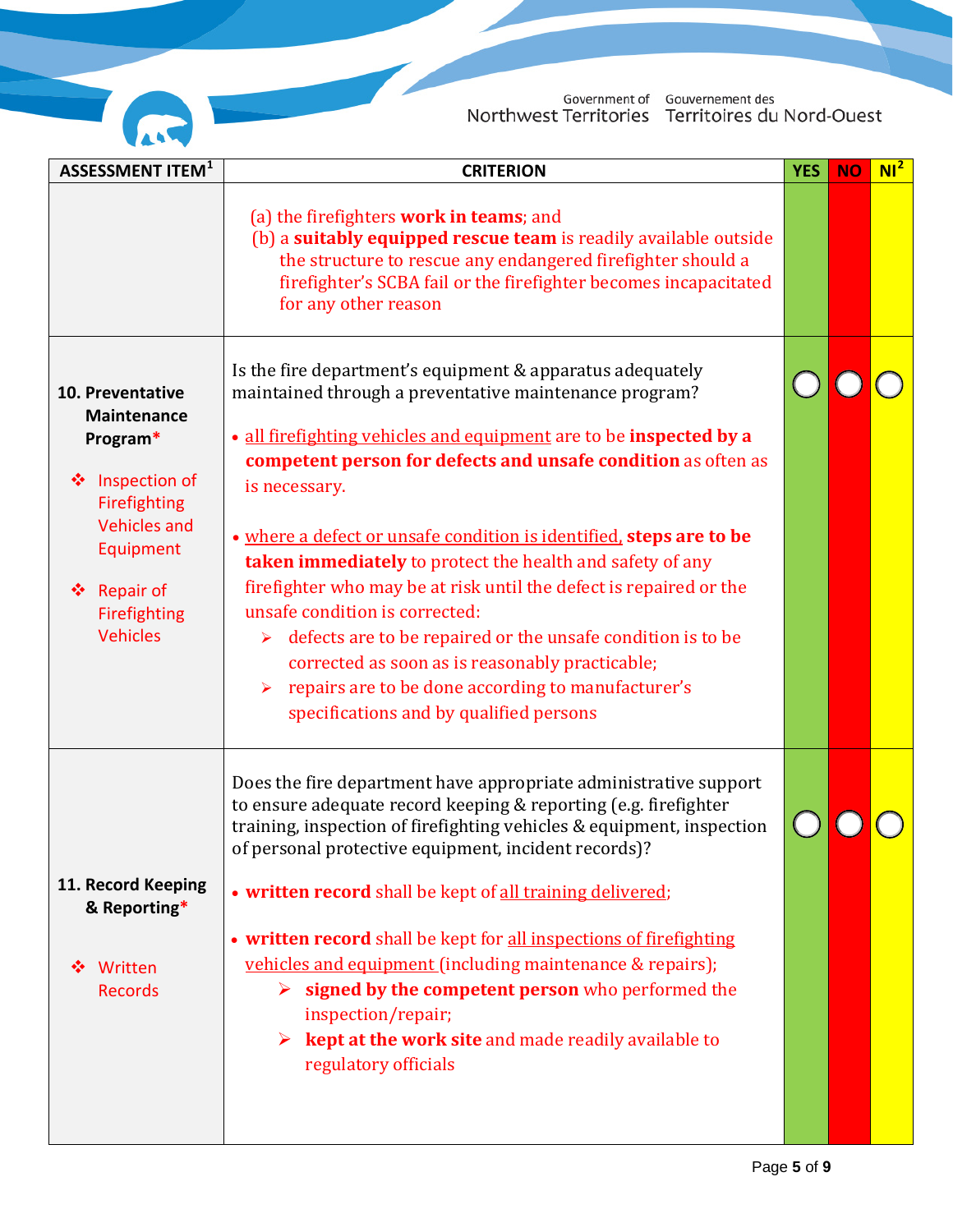

Government of Gouvernement des<br>Northwest Territories Territoires du Nord-Ouest

<span id="page-5-0"></span>

| <b>ASSESSMENT ITEM</b> <sup>1</sup>                                                                                                                                                                                                                                                                                                                             | <b>CRITERION</b>                                                                                                                                                                                                                                                       | <b>YES</b> | <b>NO</b> | NI <sup>2</sup> |
|-----------------------------------------------------------------------------------------------------------------------------------------------------------------------------------------------------------------------------------------------------------------------------------------------------------------------------------------------------------------|------------------------------------------------------------------------------------------------------------------------------------------------------------------------------------------------------------------------------------------------------------------------|------------|-----------|-----------------|
|                                                                                                                                                                                                                                                                                                                                                                 | Have all fire department members completed MACA School of<br>Community Government training (or equivalent) for the current<br>LOS being provided? Does the fire department conduct regular<br>skills maintenance and have training records on file for each<br>member? |            |           |                 |
| 12. Training*<br>• all firefighters shall receive the training necessary to carry out<br>safely any emergency operations that the firefighter is expected to<br>carry out;<br>• training required shall be provided by competent persons;<br>• written record shall be kept of all training delivered;<br>• vehicles shall be operated by a competent operator. |                                                                                                                                                                                                                                                                        |            |           |                 |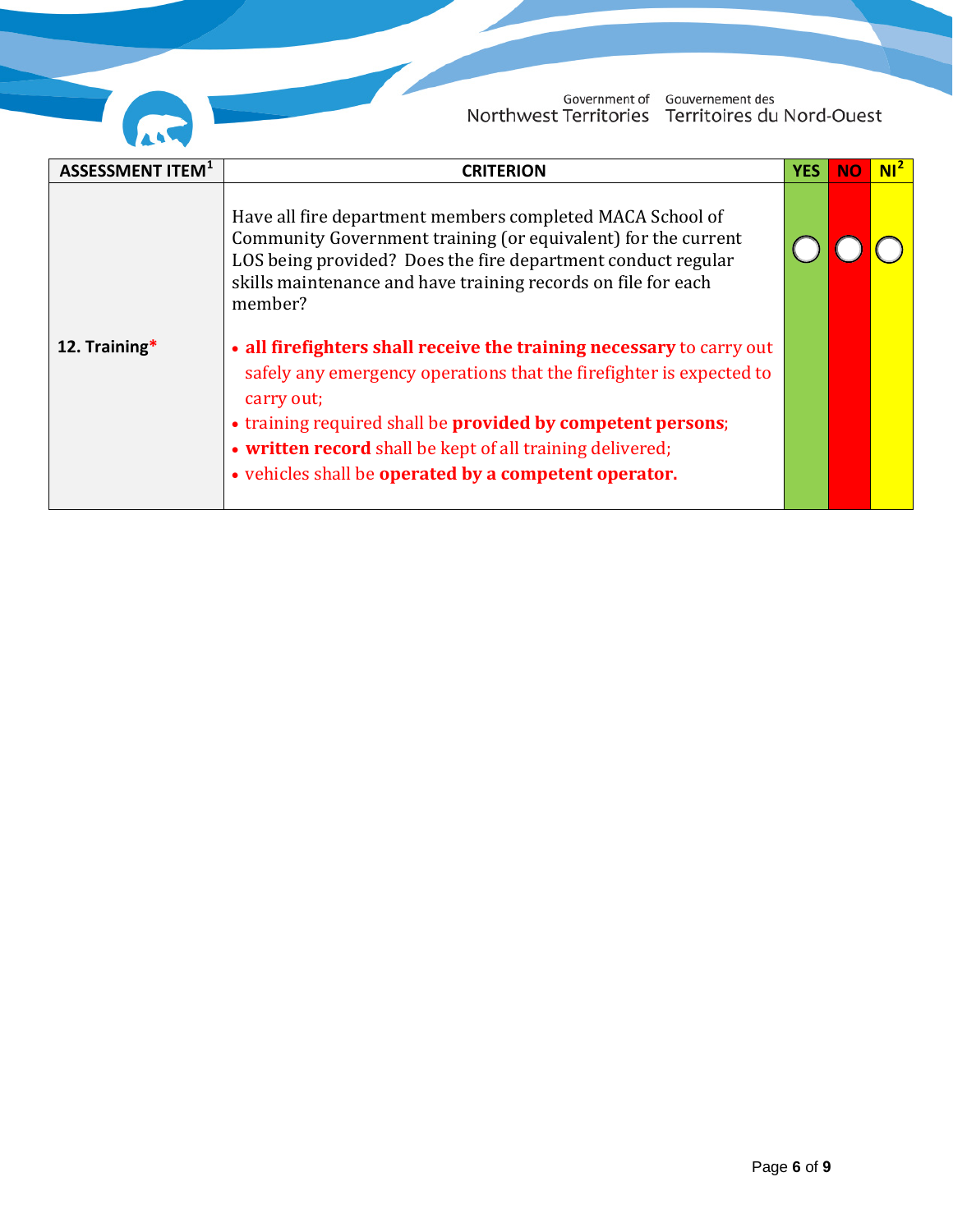

## ASSESSOR COMMENTS:

*(Please provide a detailed explanation for each assessment item marked in the 'red' column as NO, or 'yellow' column as NI – Needs Improvement)*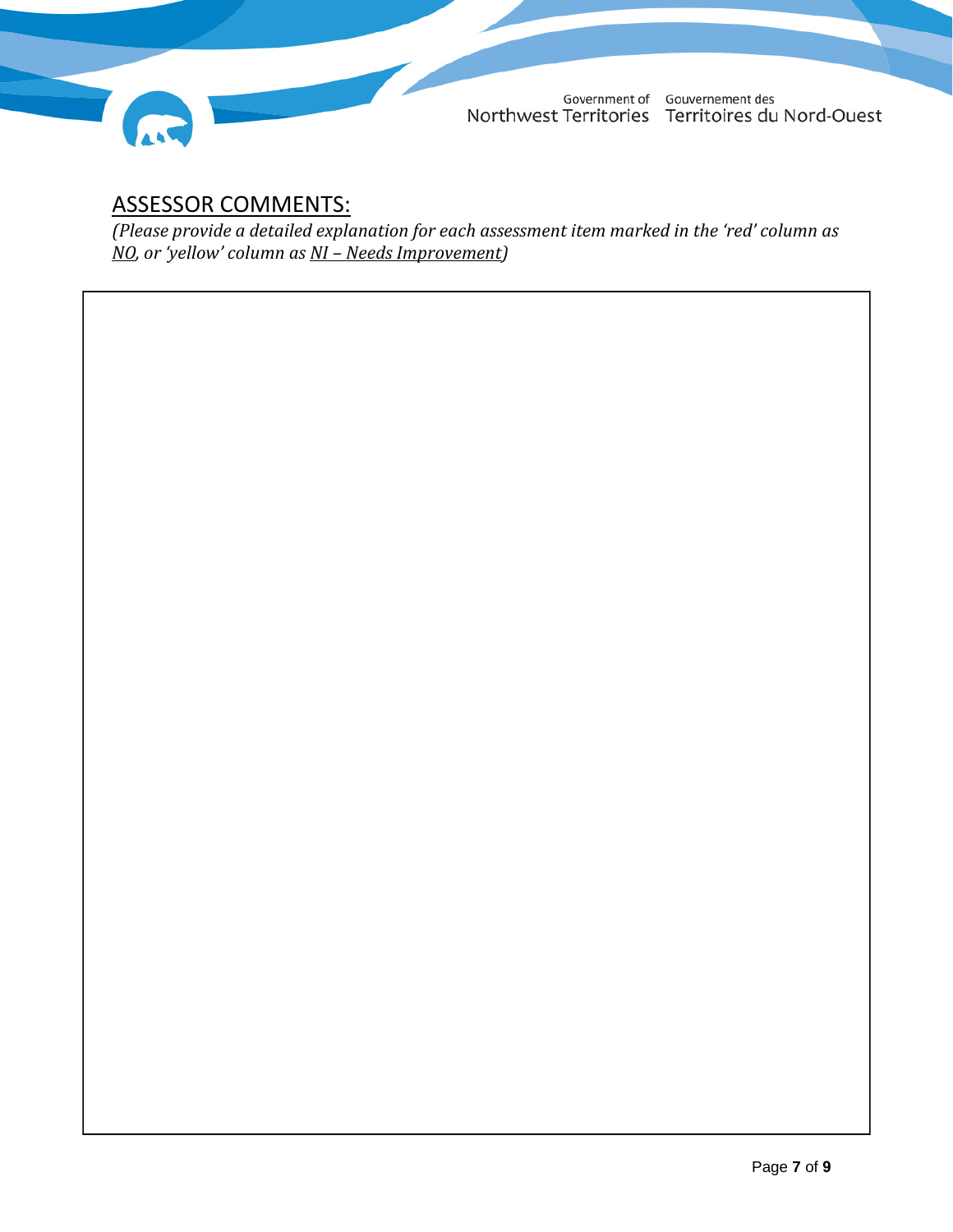

## <span id="page-7-0"></span>RECOMMENDED NEXT STEPS:

*(Please provide a list of recommended next steps towards achieving compliance and meeting the community's fire protection goals.)*